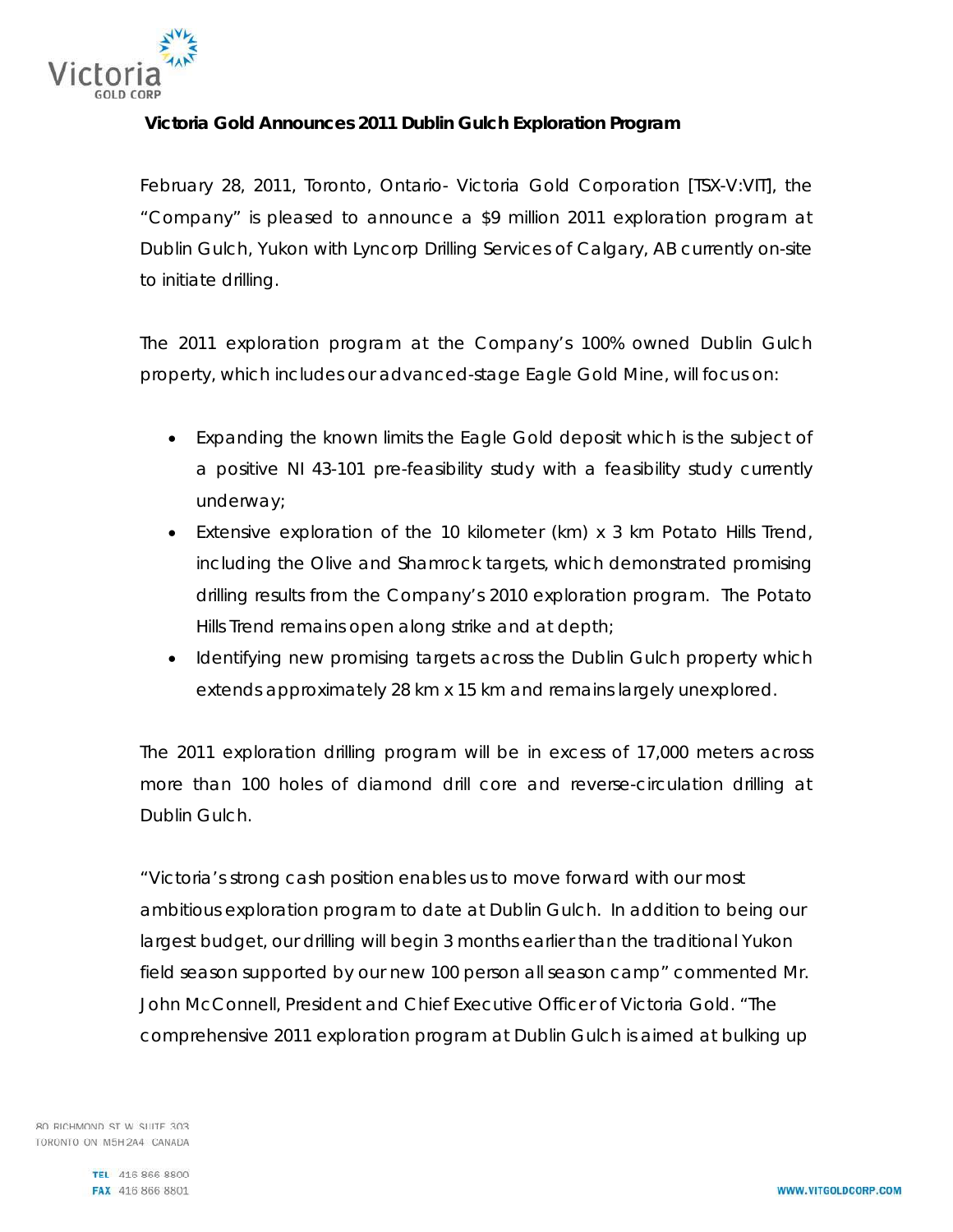

local and regional geological targets as we advance the Eagle Gold deposit through feasibility and early development this year."

## About Dublin Gulch – Eagle Gold Project

The Dublin Gulch property, situated in the Mayo Mining District of Yukon Territory, covers a large area of 28 km by 15 km and contains the Eagle Gold Deposit which hosts a National Instrument 43-101 compliant Probable Reserve of 1,751,000 ounces of gold contained in 66,141,000 tonnes of ore grading 0.823 g/t calculated at a gold price of \$900/oz. In March 2010, Victoria released the results of the Preliminary Feasibility Assessment at Eagle, the study indicated a pre-tax Net Present Value of C\$115 million (5% discount rate), with the project producing greater than 170,000 ounces per year at a cash cost of US\$464 per ounce.

The technical content of this news release has been reviewed as accurate by Ted Wilton, Vice President of Exploration, Victoria Gold Corp., as the Qualified Person.

## About Victoria

Victoria is a high-growth gold company with a focus on adding value per share through efficient exploration, project development, and accretive acquisitions. Maintaining a low risk profile through project diversification, sound financial management, and operating in secure jurisdictions are key priorities for Victoria's management team. Victoria currently holds approximately Cdn\$26 million in unrestricted cash and cash equivalents.

*Cautionary Language and Forward-Looking Statements Neither the TSX Venture Exchange, nor its Regulation Services Provider accepts responsibility for the adequacy or accuracy of this release.* 

80 RICHMOND ST W SUITE 303 TORONTO ON M5H 2A4 CANADA

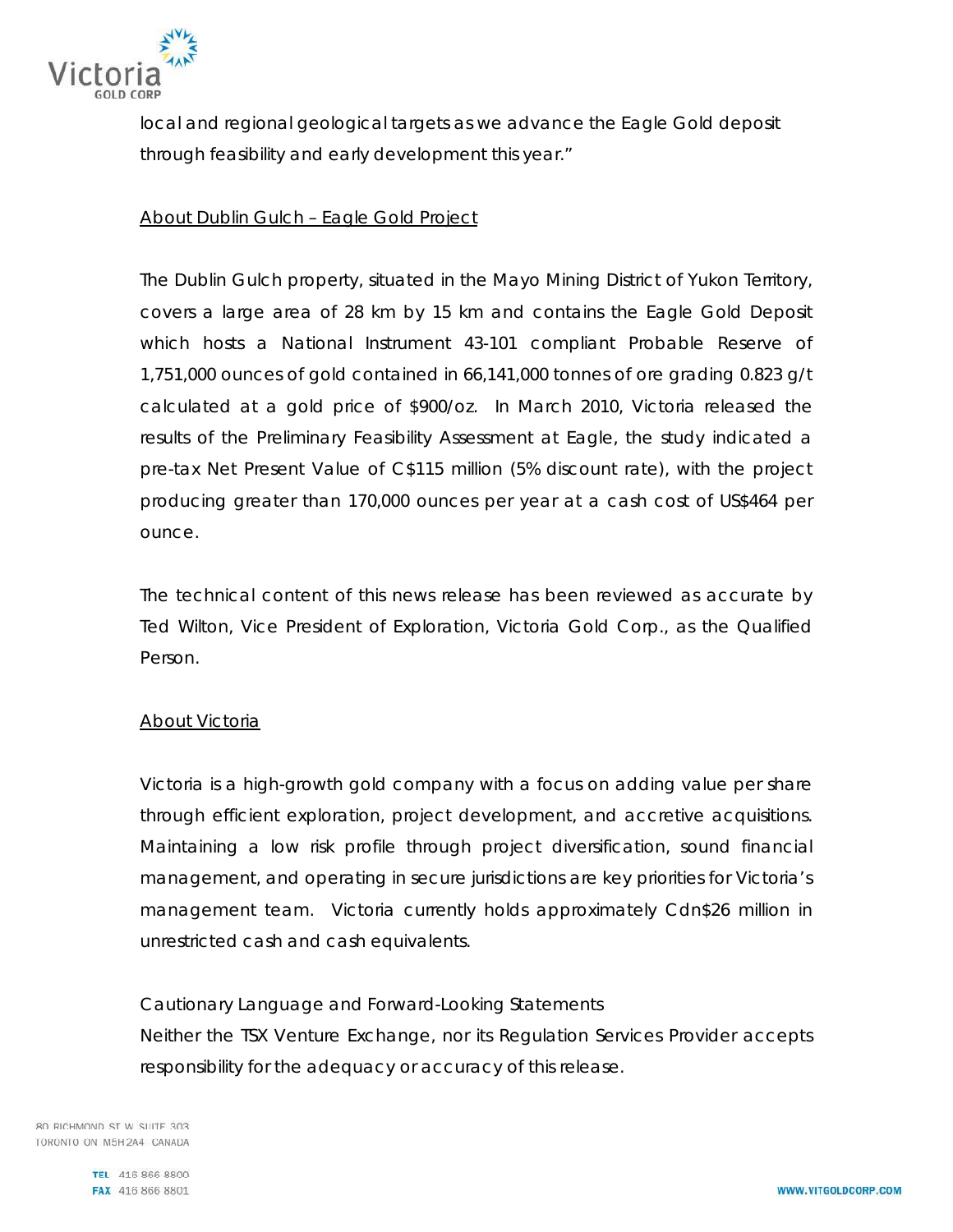

*This press release includes certain statements that may be deemed "forwardlooking statements". All statements in this discussion, other than statements of historical facts, that address future exploration drilling, exploration activities, anticipated metal production, anticipated dates for the completion of work performed by external consultants, internal rate of return, estimated ore grades, commencement of production estimates and projected exploration and capital expenditures (including costs and other estimates upon which such projections are based) and events or developments that the Company expects, are forward looking statements. Although the Company believes the expectations expressed in such forward looking statements are based on reasonable assumptions, such statements are not guarantees of future performance and actual results or developments may differ materially from those in forward-looking statements. Factors that could cause actual results to differ materially from those in forwardlooking statements include metal prices, exploration successes, continued availability of capital and financing, and general economic, market or business conditions. Accordingly, readers should not place undue reliance on forwardlooking statements.* 

This news release and the information contained herein does not constitute an offer of securities for sale in the United States and securities may not be offered or sold in the United States absent registration or exemption from registration.

FOR FURTHER INFORMATION PLEASE CONTACT:

*Katie Fedorowicz, MBA Investor Relations Coordinator*  Victoria Gold Corp Tel: 416-866-8800 Ext. 226 Fax: 416-866-8801 kfedorowicz@vitgoldcorp.com www.vitgoldcorp.com

80 RICHMOND ST W SUITE 303 TORONTO ON M5H 2A4 CANADA